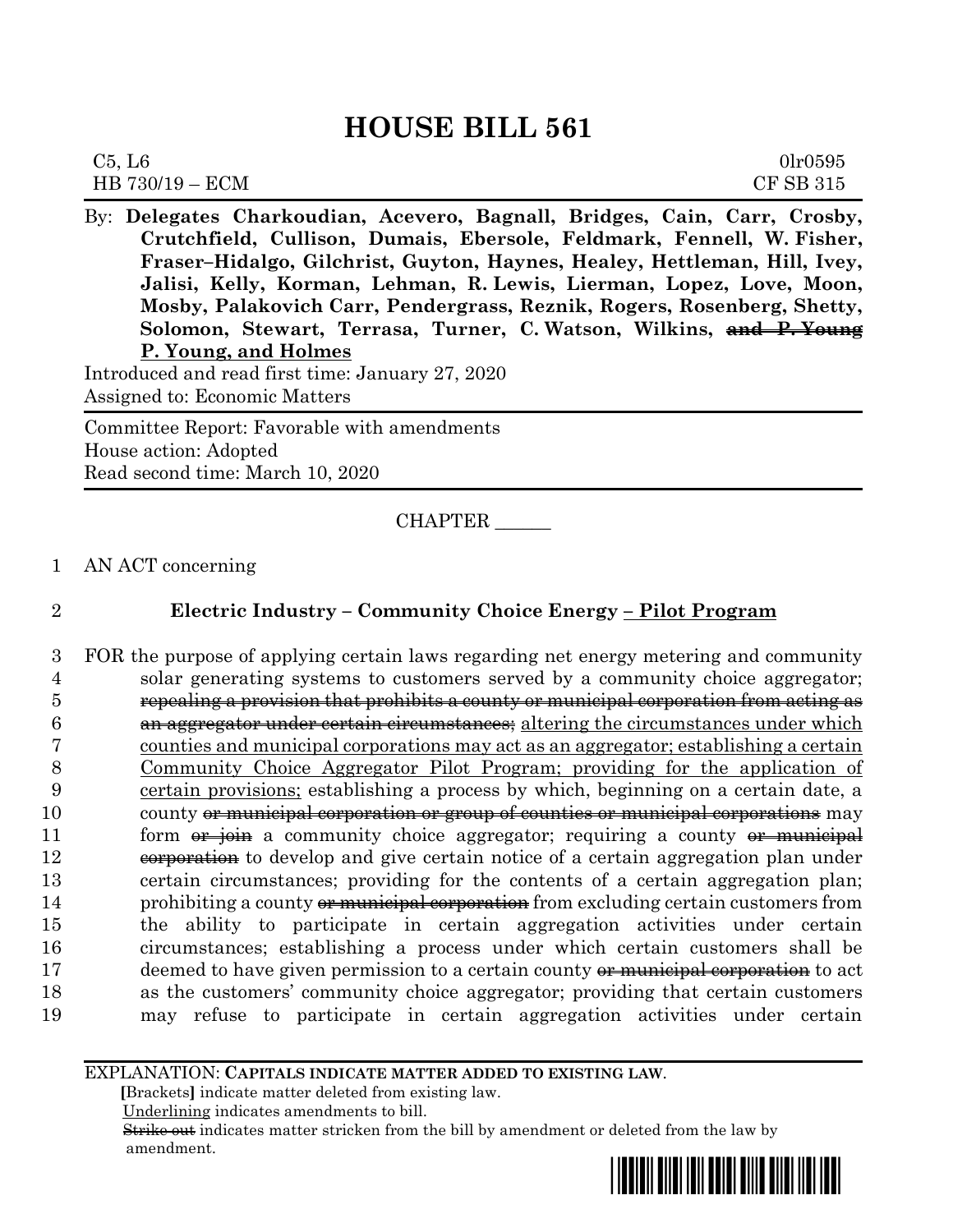circumstances; requiring a certain electricity supplier to give certain notice to a community choice aggregator regarding the end of a certain contract term; authorizing a community choice aggregator to impose a certain penalty under certain 4 c<del>ircumstances;</del> prohibiting a community choice aggregator from assessing certain new fees, taxes, or charges in the aggregation charges or rates under certain circumstances; exempting a community choice aggregator from certain requirements relating to the licensing of electricity suppliers; authorizing a community choice aggregator to own a certain electric generating facility for a certain purpose; requiring a community choice aggregator to submit a certain plan to the Public Service Commission for the use or disposition of a certain electric generating facility under certain circumstances; authorizing a community choice aggregator to contract for service from an electric generating facility under certain circumstances; requiring 13 a county or municipal corporation to give or provide for certain notices to certain persons and to the Commission under certain circumstances; providing for the 15 contents of certain notices; requiring the Commission to notify a certain county  $\theta$ **municipal corporation** as to its approval of the aggregation plan and certain proposed terms of service, rates, and categories of certain charges, fees, or other costs under certain circumstances; providing that a community choice aggregator may award contracts for competitive generation service supply only at certain times; authorizing the Commission to establish a schedule by which a community choice aggregator may transfer load from standard offer service to retail or wholesale contracts under 22 an aggregation plan; providing that a certain county <del>or municipal corporation</del> is deemed to have obtained certain customer authorization to retrieve certain data; requiring an electric company to provide certain data to a community choice aggregator; requiring the Commission to review certain fees, request formats, and the format of certain data provided to facilitate the intent of certain provisions of law; providing for the beginning and the termination of the pilot program; requiring the Commission to report to the General Assembly on the pilot program on or before a certain date; requiring the Commission to adopt certain regulations and establish certain procedures; authorizing the Commission to make a certain allocation under certain circumstances; requiring an electric company to provide certain billing services; requiring certain bills to contain a certain notice; requiring the Commission to determine the terms and conditions under which a certain electric company provides certain services; requiring the Commission to consider certain factors; providing for the application of this Act; defining certain terms; altering certain definitions; stating the intent of the General Assembly; and generally relating to the 37 ability of a county or municipal corporation to aggregate demand for electricity 38 within the county or municipal corporation.

- BY renumbering
- Article Public Utilities
- Section 1–101(f) through (tt), respectively
- 42 to be Section  $1-101(g)$  through (uu), respectively
- Annotated Code of Maryland
- (2010 Replacement Volume and 2019 Supplement)
- BY repealing and reenacting, without amendments,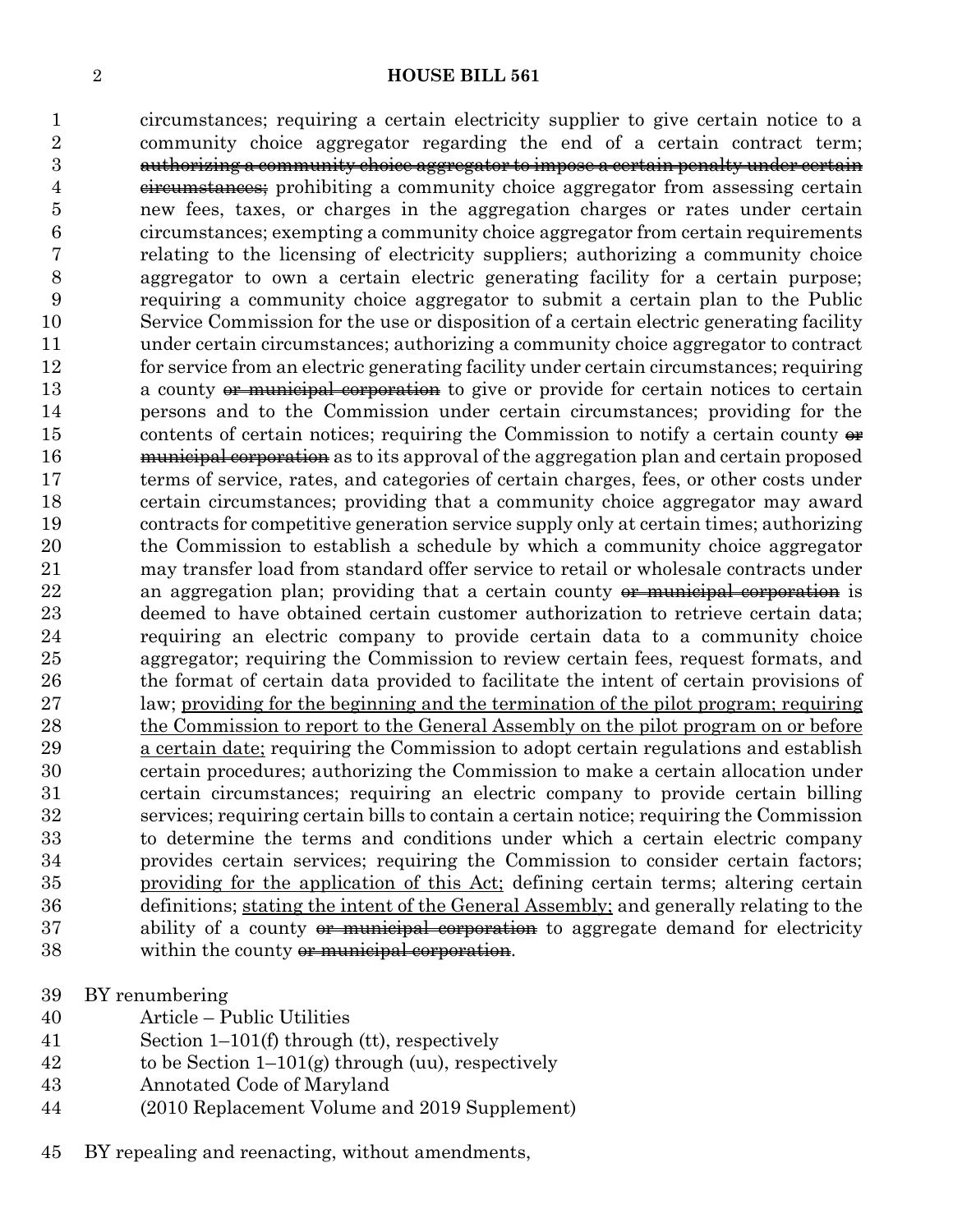- Article Public Utilities
- 2 Section 1–101(a), 7–306(a)(1), (4), and (7) and (f)(1), and 7–306.2(d)(1) and (2)
- Annotated Code of Maryland
- (2010 Replacement Volume and 2019 Supplement)
- BY repealing and reenacting, with amendments,
- Article Public Utilities
- 7 Section 1–101(b), 7–306(f)(5) and (h), 7–306.2(d)(3), and 7–507(a), and 7–510(f)
- Annotated Code of Maryland
- (2010 Replacement Volume and 2019 Supplement)
- BY adding to
- Article Public Utilities
- Section 1–101(f), 7–306(h), and 7–510.3
- Annotated Code of Maryland
- (2010 Replacement Volume and 2019 Supplement)
- 15 BY repealing
- Article Public Utilities
- Section 7–510(f)
- Annotated Code of Maryland
- (2010 Replacement Volume and 2019 Supplement)
- SECTION 1. BE IT ENACTED BY THE GENERAL ASSEMBLY OF MARYLAND, That Section(s) 1–101(f) through (tt), respectively, of Article – Public Utilities of the 22 Annotated Code of Maryland be renumbered to be Section(s)  $1-101(g)$  through (uu), respectively.
- SECTION 2. AND BE IT FURTHER ENACTED, That the Laws of Maryland read as follows:
- **Article – Public Utilities**
- 1–101.

(a) In this division the following words have the meanings indicated.

 (b) (1) "Aggregator" means an entity or an individual that acts on behalf of a customer to purchase electricity or gas.

- (2) "Aggregator" does not include:
- (i) an entity or individual that purchases electricity or gas **ONLY** for its own use or for the use of its subsidiaries or affiliates;

 (ii) a municipal electric utility or a municipal gas utility serving only in its distribution territory; or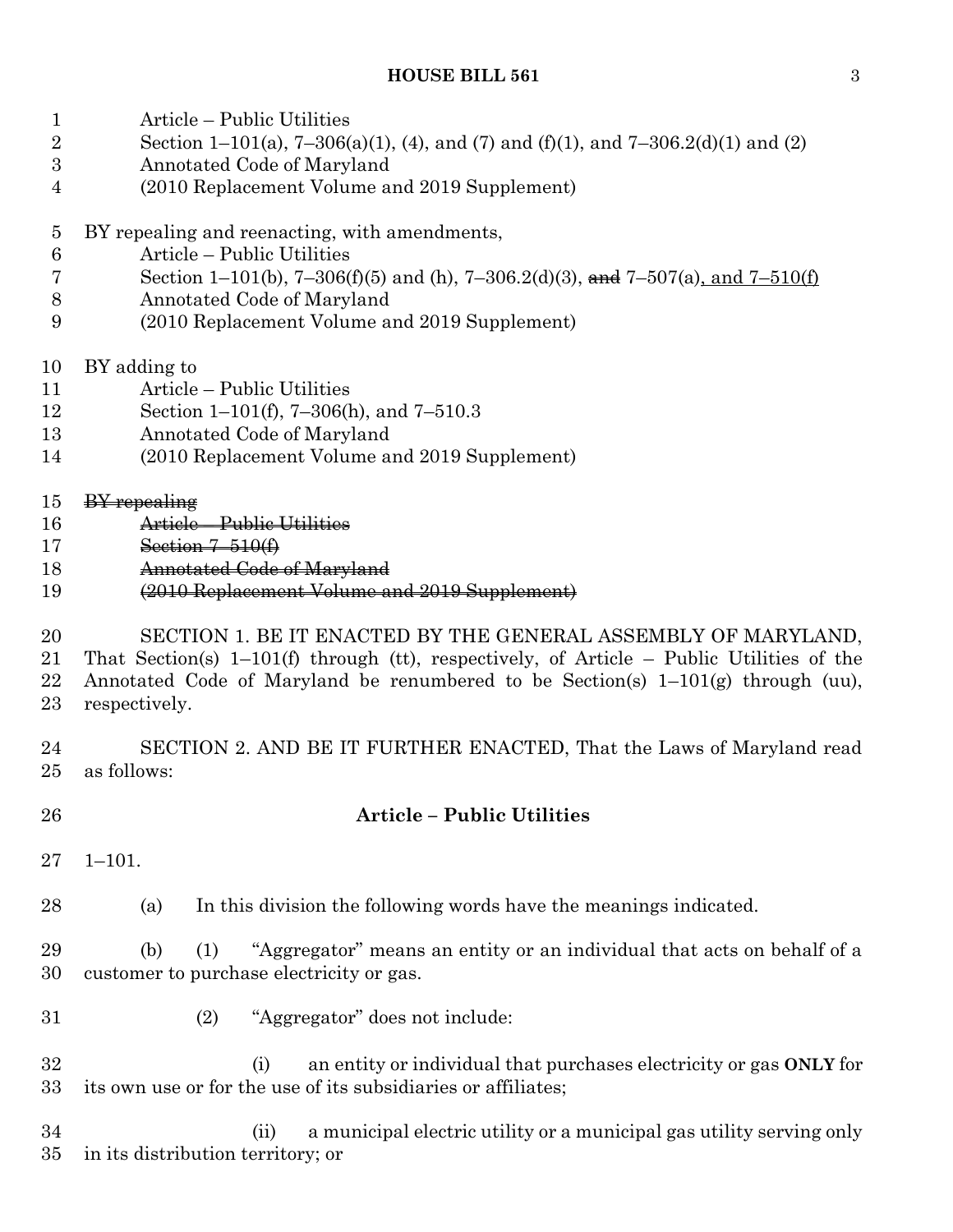(iii) a combination of governmental units that purchases electricity or gas for use by the governmental units.

 **(F) "COMMUNITY CHOICE AGGREGATOR" MEANS A COUNTY OR MUNICIPAL CORPORATION OR A GROUP OF COUNTIES, MUNICIPAL CORPORATIONS, OR BOTH, THAT SERVES AS AN ELECTRIC AGGREGATOR FOR THE PURPOSE OF NEGOTIATING THE PURCHASE OF ELECTRIC GENERATION SERVICES FROM AN ELECTRICITY SUPPLIER LICENSED BY THE COMMISSION OR FROM AN ELECTRIC GENERATING OR STORAGE FACILITY, OR PROVIDING ELECTRICITY FROM AN ELECTRIC GENERATING FACILITY OWNED BY THE AGGREGATOR FOR RESIDENTIAL ELECTRIC CUSTOMERS, INCLUDING MASTER METERED MULTIPLE OCCUPANCY RESIDENCES AND SMALL COMMERCIAL ELECTRIC CUSTOMERS, AS DEFINED IN § 7–510.3 OF THIS ARTICLE, THAT:**

 **(1) ARE LOCATED, FOR A MUNICIPAL CORPORATION, IN THE MUNICIPAL CORPORATION OR, FOR A COUNTY, IN ANY AREA IN THE COUNTY OUTSIDE A MUNICIPAL CORPORATION;**

# **(1) ARE LOCATED WITHIN THE COUNTY, INCLUDING CUSTOMERS LOCATED WITHIN MUNICIPAL CORPORATIONS LOCATED IN THE COUNTY;**

**(2) HAVE NOT:**

 **(I) SELECTED AN ELECTRICITY SUPPLIER OTHER THAN THE STANDARD OFFER SERVICE SUPPLIER; OR**

 **(II) REFUSED TO PARTICIPATE IN THE AGGREGATION ACTIVITIES OF THE COUNTY, MUNICIPAL CORPORATION, OR GROUP OF COUNTIES OR GROUP OF MUNICIPAL CORPORATIONS; AND**

- **(3) ARE NOT LOCATED IN THE SERVICE TERRITORY OF:**
- **(I) A MUNICIPAL ELECTRIC UTILITY; OR**
- **(II) AN ELECTRIC COOPERATIVE.**
- 7–306.

(a) (1) In this section the following words have the meanings indicated.

 (4) "Eligible customer–generator" means a customer that owns and operates, leases and operates, or contracts with a third party that owns and operates a biomass, micro combined heat and power, solar, fuel cell, wind, or closed conduit hydro electric generating facility that: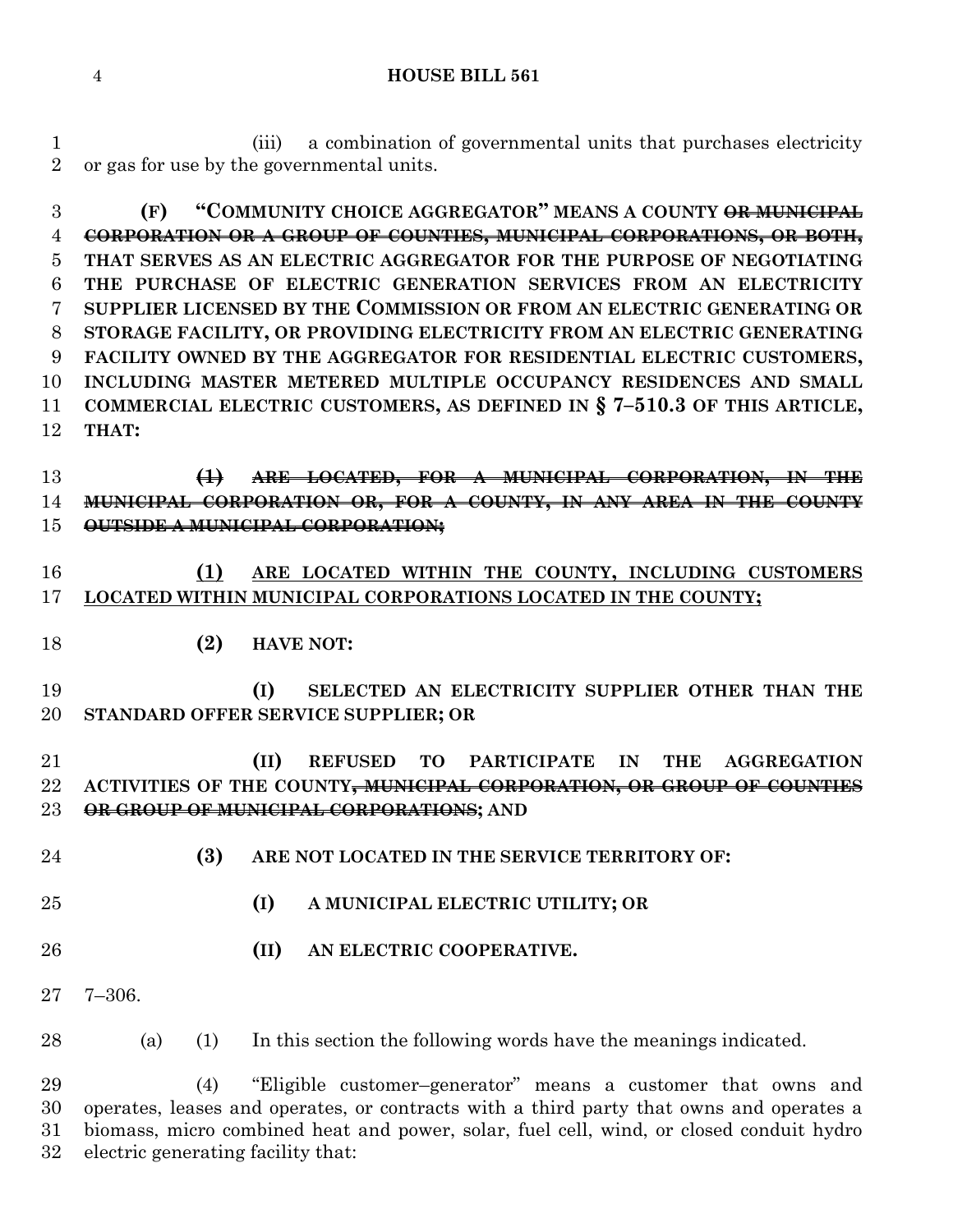#### **HOUSE BILL 561** 5

1 (i) is located on the customer's premises or contiguous property; (ii) is interconnected and operated in parallel with an electric company's transmission and distribution facilities; and (iii) is intended primarily to offset all or part of the customer's own electricity requirements. (7) "Net energy metering" means measurement of the difference between the electricity that is supplied by an electric company and the electricity that is generated by an eligible customer–generator and fed back to the electric grid over the eligible customer–generator's billing period. (f) (1) The electric company shall calculate net energy metering in accordance with this subsection. (5) (i) An eligible customer–generator under paragraph (4) of this subsection may accrue net excess generation for a period: 14 1. not to exceed 12 months; and 2. that ends with the billing cycle that is complete immediately prior to the end of April of each year. (ii) The electric company shall carry forward net excess generation until: 1. the eligible customer–generator's consumption of electricity from the grid eliminates the net excess generation; or 2. the accrual period under subparagraph (i) of this paragraph expires. 23 (iii) 1. The dollar value of net excess generation shall be equal to the generation or commodity portion of the rate that the eligible customer–generator would have been charged by the electric company averaged over the previous 12–month period ending with the billing cycle that is complete immediately prior to the end of April multiplied by the number of kilowatt–hours of net excess generation. 2. For customers served by **A COMMUNITY CHOICE AGGREGATOR OR** an electricity supplier, the dollar value of the net excess generation shall be equal to the generation or commodity rate that the customer would have been charged by the **COMMUNITY CHOICE AGGREGATOR OR** electricity supplier multiplied by the number of kilowatt–hours of net excess generation.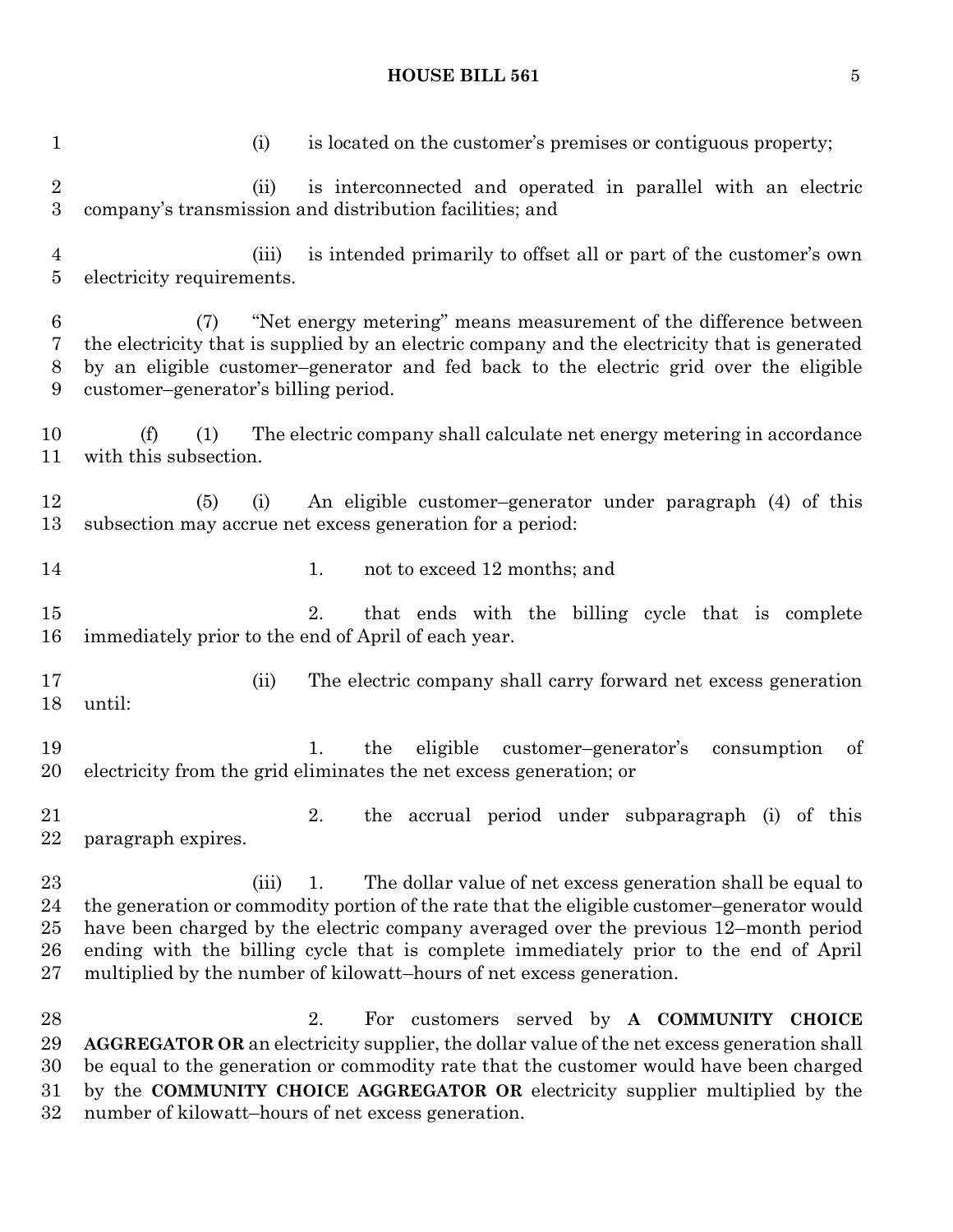**(H) AN ELIGIBLE CUSTOMER–GENERATOR UNDER A NET ENERGY METERING CONTRACT MAY PARTICIPATE IN THE AGGREGATION ACTIVITIES OF A COMMUNITY CHOICE AGGREGATOR UNDER § 7–510.3 OF THIS TITLE.**

 **[(**h)**] (I)** On or before September 1 of each year, the Commission shall report to the General Assembly, in accordance with § 2–1257 of the State Government Article, on the status of the net metering program under this section, including:

 (1) the amount of capacity of electric generating facilities owned and operated by eligible customer–generators in the State by type of energy resource;

 (2) based on the need to encourage a diversification of the State's energy resource mix to ensure reliability, whether the rated generating capacity limit in subsection (d) of this section should be altered; and

- (3) other pertinent information.
- 7–306.2.

 (d) (1) (i) The Commission shall establish a pilot program for a Community Solar Energy Generating System Program.

 (ii) The structure of the pilot program is as provided in this subsection.

(2) All rate classes may participate in the pilot program.

 (3) Subscribers served by electric standard offer service**, COMMUNITY CHOICE AGGREGATORS,** and electricity suppliers may hold subscriptions to the same community solar energy generating system.

7–507.

 (a) A person, other than an electric company providing standard offer service under § 7–510(c) of this subtitle **[**or**],** a municipal electric utility serving customers solely in its distribution territory, **OR A COMMUNITY CHOICE AGGREGATOR UNDER § 7–510.3 OF THIS SUBTITLE,** may not engage in the business of an electricity supplier in the State unless the person holds a license issued by the Commission.

7–510.

 **[**(f) A **EXCEPT AS PROVIDED IN § 7–510.3 OF THIS SUBTITLE, A** county or municipal corporation may not act as an aggregator unless the Commission determines there is not sufficient competition within the boundaries of the county or municipal corporation.**]**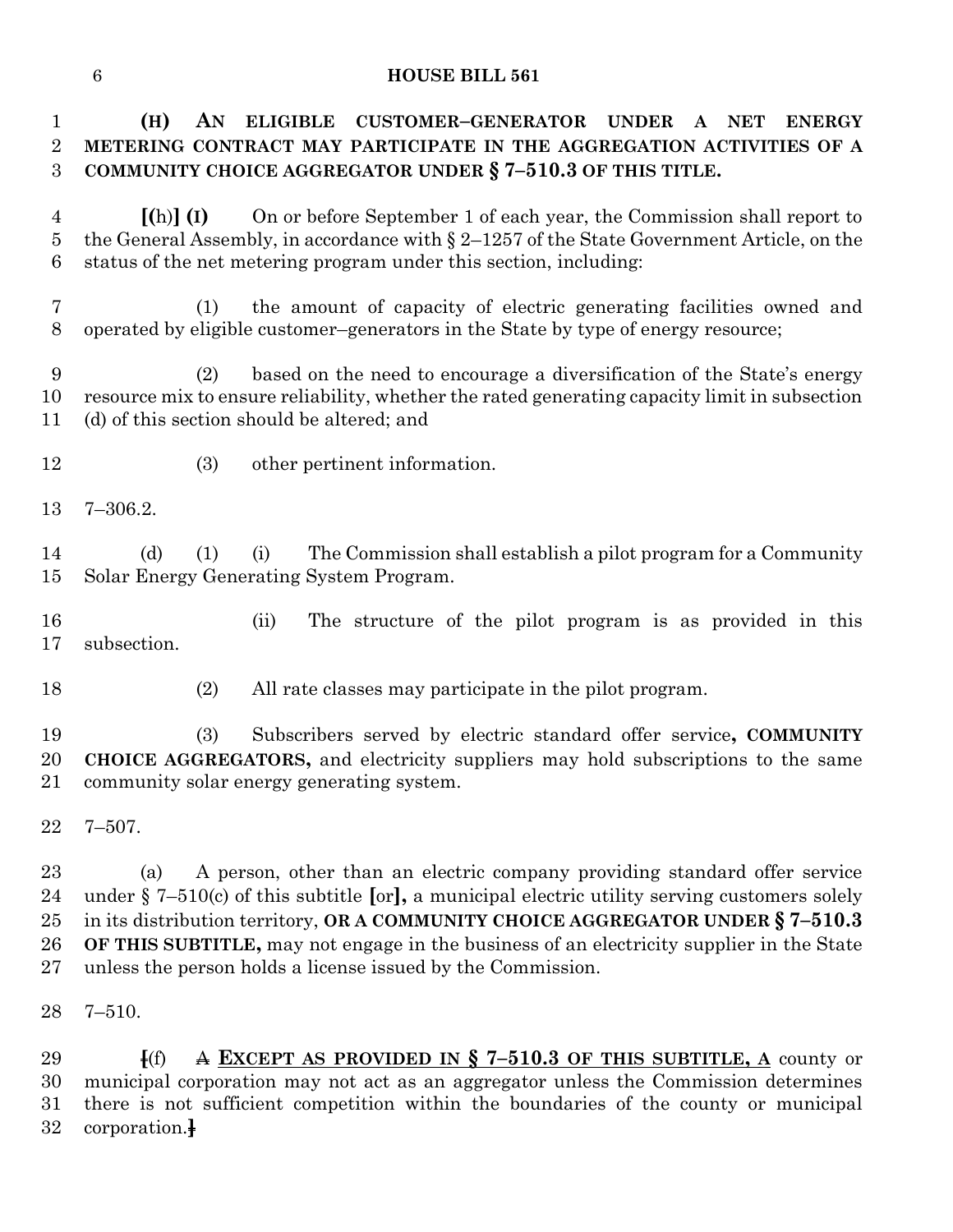**7–510.3.**

 **(A) IN THIS SECTION, "SMALL COMMERCIAL ELECTRIC CUSTOMER" MEANS A COMMERCIAL ELECTRIC CUSTOMER THAT HAS A PEAK ELECTRIC LOAD OF NOT MORE THAN 25 KILOWATTS.**

**(B) THIS SECTION APPLIES ONLY IN MONTGOMERY COUNTY.**

 **(C) (1) THERE IS A COMMUNITY CHOICE AGGREGATION PILOT PROGRAM.**

 **(2) BEGINNING OCTOBER 1, 2021, OCTOBER 1, 2022, A COUNTY OR MUNICIPAL CORPORATION OR GROUP OF COUNTIES OR MUNICIPAL CORPORATIONS MAY FORM OR JOIN A COMMUNITY CHOICE AGGREGATOR UNDER THIS SECTION.**

 **(C) (D) (1) AT LEAST 60 DAYS BEFORE INITIATING THE PROCESS TO JOIN OR FORM A COMMUNITY CHOICE AGGREGATOR, A COUNTY OR MUNICIPAL CORPORATION SHALL:**

- 
- **(I) DEVELOP AN AGGREGATION PLAN;**

 **(II) GIVE WRITTEN NOTICE OF THE AGGREGATION PLAN TO EACH RESIDENTIAL AND SMALL COMMERCIAL ELECTRIC CUSTOMER IN THE JURISDICTION COUNTY;**

 **(III) PUBLISH A FAIR SUMMARY OF THE AGGREGATION PLAN IN AT LEAST ONE NEWSPAPER OF GENERAL CIRCULATION IN THE JURISDICTION COUNTY;**

 **(IV) IF THE JURISDICTION MAINTAINS A WEBSITE, PUBLISH THE FULL TEXT OF THE AGGREGATION PLAN ON THE WEBSITE; AND**

 **(V) GIVE, FOR THE COMMISSION'S APPROVAL, WRITTEN NOTICE OF ITS INTENTION TO INITIATE A PROCESS TO JOIN OR FORM A COMMUNITY CHOICE AGGREGATOR.**

**(2) THE AGGREGATION PLAN SHALL:**

 **(I) DETAIL THE PROCESSES RELATED TO PARTICIPATING IN THE AGGREGATION ACTIVITIES OF A COMMUNITY CHOICE AGGREGATOR;**

 **(II) CONTAIN INFORMATION ON THE OPERATIONS, FUNDING, AND ORGANIZATIONAL STRUCTURE OF THE COMMUNITY CHOICE AGGREGATOR;**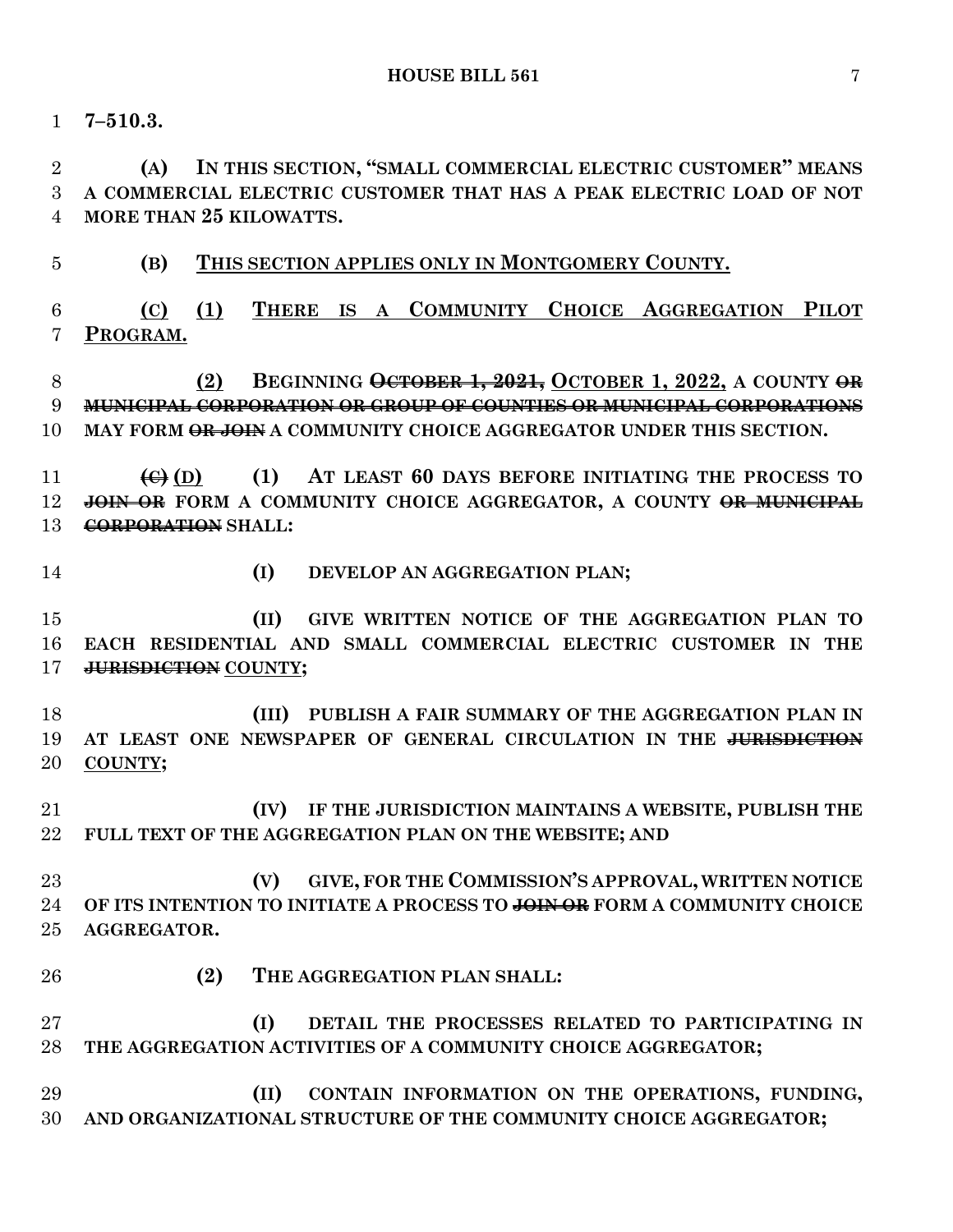**HOUSE BILL 561 (III) PROVIDE DETAILS ON: 1. THE RATE SETTING AND COSTS TO PARTICIPANTS, INCLUDING AN ANALYSIS OF HISTORICAL AND FORECASTED TRENDS IN ELECTRICITY PRICES AND A PURCHASING PLAN DESIGNED TO SAVE RATEPAYERS MONEY; 2. METHODS THAT THE COMMUNITY CHOICE AGGREGATOR MUST USE FOR ENTERING INTO AND TERMINATING AGREEMENTS WITH OTHER ENTITIES; 3. THE RIGHTS AND RESPONSIBILITIES OF PARTICIPATING ELECTRIC CUSTOMERS; AND 4. THE TERMINATION OF THE AGGREGATION PROGRAM, IF ANY; AND (IV) PROVIDE FOR UNIVERSAL ELECTRICITY ACCESS, RELIABILITY, AND EQUITABLE TREATMENT OF ALL RESIDENTIAL AND SMALL COMMERCIAL ELECTRIC CUSTOMERS IN THE JURISDICTION COUNTY. (D) (E) (1) AT LEAST 60 DAYS AFTER DEVELOPING AN AGGREGATION PLAN AND GIVING THE NOTICE REQUIRED UNDER SUBSECTION (C) (D) OF THIS SECTION, A COUNTY OR MUNICIPAL CORPORATION OR GROUP OF COUNTIES OR MUNICIPAL CORPORATIONS MAY INITIATE THE PROCESS OF FORMING OR JOINING A COMMUNITY CHOICE AGGREGATOR BY FILING WITH THE COMMISSION: (I) A NOTICE OF INTENT TO FORM OR JOIN A COMMUNITY CHOICE AGGREGATOR; (II) A COPY OF THE AGGREGATION PLAN DEVELOPED IN ACCORDANCE WITH SUBSECTION (C) (D) OF THIS SECTION; (III) A DRAFT LOCAL LAW FORMING OR JOINING A COMMUNITY CHOICE AGGREGATOR; AND (IV) PROPOSED TERMS OF SERVICE, RATES, AND CATEGORIES OF CHARGES, FEES, OR OTHER COSTS TO CUSTOMERS UNRELATED TO THE ACTUAL COST OF THE ELECTRICITY SUPPLY. (2) THE NOTICE OF INTENT SHALL INCLUDE: (I) THE NAME OF EACH THE COUNTY OR MUNICIPAL CORPORATION IN THE COMMUNITY CHOICE AGGREGATOR; AND**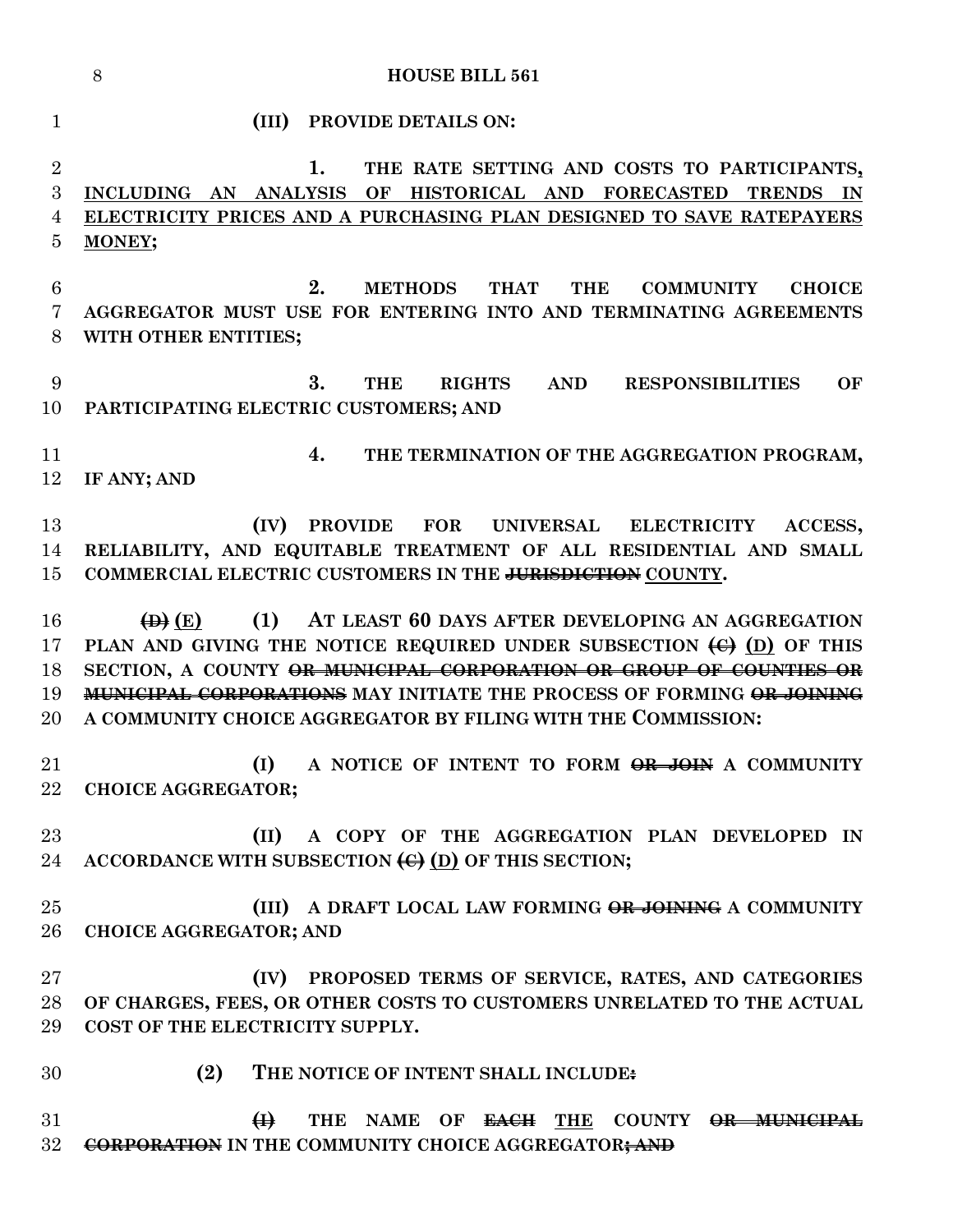**(II) WHETHER THE COUNTY OR MUNICIPAL CORPORATION IS FORMING A COMMUNITY CHOICE AGGREGATOR OR JOINING AN EXISTING COMMUNITY CHOICE AGGREGATOR. (3) A COUNTY OR MUNICIPAL CORPORATION IS A COMMUNITY CHOICE AGGREGATOR AFTER: (I) SUBMITTING THE NOTICE OF INTENT AND AGGREGATION PLAN REQUIRED UNDER THIS SUBSECTION; (II) THE COMMISSION HAS APPROVED ITS AGGREGATION PLAN AND PROPOSED TERMS FILED IN ACCORDANCE WITH PARAGRAPH (1)(IV) OF THIS SUBSECTION; AND (III) ENACTING A LOCAL LAW THAT PROVIDES THAT THE COUNTY OR MUNICIPAL CORPORATION SHALL ACT AS A COMMUNITY CHOICE AGGREGATOR. (E) (F) (1) IN ACCORDANCE WITH A SCHEDULE ESTABLISHED BY THE COMMISSION UNDER SUBSECTION (K) (L) OF THIS SECTION, IF A COUNTY OR MUNICIPAL CORPORATION ENACTS A LOCAL LAW TO ACT AS A COMMUNITY CHOICE AGGREGATOR, THE COUNTY OR MUNICIPAL CORPORATION SHALL PROVIDE OR CAUSE ITS SELECTED ELECTRICITY SUPPLIER, IF ANY, TO PROVIDE WRITTEN NOTICE OF THE FORMATION OF THE COMMUNITY CHOICE AGGREGATOR TO ALL RESIDENTIAL AND SMALL COMMERCIAL ELECTRIC CUSTOMERS IN ITS JURISDICTION. (2) THE NOTICE REQUIRED UNDER THIS SUBSECTION SHALL INCLUDE: (I) THE IDENTITY AND COMMISSION–ISSUED LICENSE NUMBERS OF ANY SELECTED ELECTRICITY SUPPLIER; (II) TERMS AND CONDITIONS OF SERVICE; (III) NEW RATES, CHARGES, AND FEES FOR SERVICE UNDER THE COMMUNITY CHOICE AGGREGATOR; (IV) A COMPARISON OF THE NEW RATES AND THE RATES UNDER THE CURRENT STANDARD OFFER SERVICE; (V) INFORMATION ON HOW TO ACCESS THE STANDARD OFFER** 

**SERVICE AVAILABLE FROM AN ELECTRIC COMPANY; AND**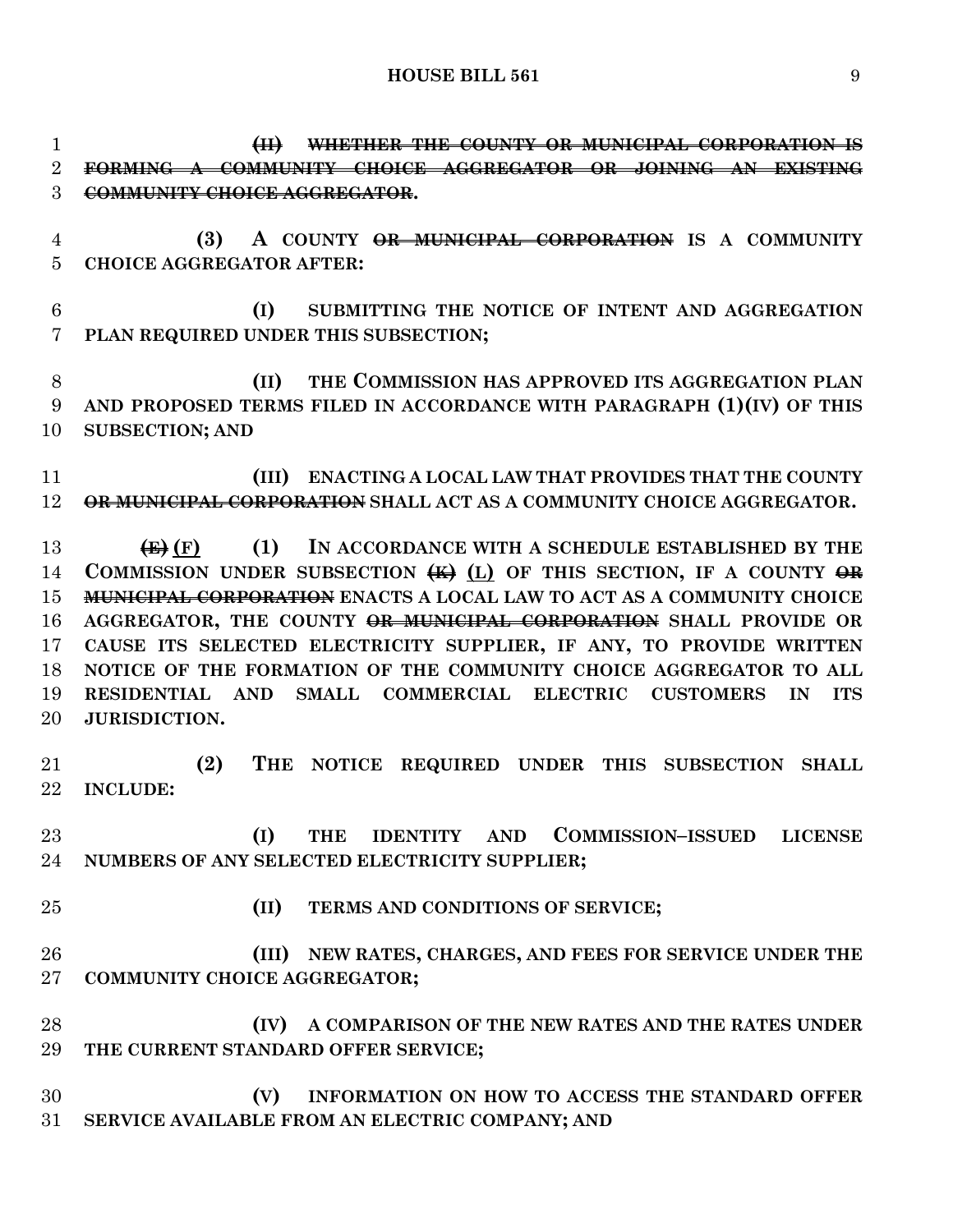**(VI) THE TOTAL RENEWABLE COMPONENT OF THE ELECTRICITY TO BE SUPPLIED THROUGH A COMMUNITY CHOICE AGGREGATOR, INCLUDING THE SPECIFIC SOURCES OF ANY RENEWABLE ENERGY COMPARED TO THE REQUIREMENTS UNDER CURRENT LAW, IF ANY.**

 **(3) IN THE NOTICE REQUIRED UNDER THIS SUBSECTION, THE COUNTY OR MUNICIPAL CORPORATION SHALL PROVIDE TO THE RESIDENTIAL AND SMALL COMMERCIAL ELECTRIC CUSTOMERS IN ITS JURISDICTION THE COUNTY THE OPPORTUNITY TO REFUSE TO PARTICIPATE IN THE AGGREGATION ACTIVITIES OF THE COMMUNITY CHOICE AGGREGATOR:**

 **(I) BY RETURN SUBMISSION OF THE NOTICE TO THE COMMUNITY CHOICE AGGREGATOR AND THE ELECTRIC COMPANY INDICATING THE CUSTOMER'S DECISION TO REFUSE TO PARTICIPATE IN THE AGGREGATION ACTIVITIES OF THE COMMUNITY CHOICE AGGREGATOR; OR**

 **(II) BY CONTRACTING FOR SERVICE WITH A RETAIL ELECTRICITY SUPPLIER OR BY CHOOSING STANDARD OFFER SERVICE FROM AN ELECTRIC COMPANY.**

 **(4) A COUNTY OR MUNICIPAL CORPORATION THAT ENACTS A LOCAL LAW TO ACT AS A COMMUNITY CHOICE AGGREGATOR UNDER THIS SECTION MAY NOT EXCLUDE FROM THE ABILITY TO PARTICIPATE IN THE AGGREGATION ACTIVITIES OF THE COMMUNITY CHOICE AGGREGATOR:**

 **(I) ANY RESIDENTIAL OR SMALL COMMERCIAL ELECTRIC CUSTOMER IN ITS JURISDICTION THE COUNTY; OR**

 **(II) FOR THE PROVISION OF ELECTRIC SERVICE FOR FACILITIES LOCATED WITHIN THE JURISDICTION OF THE COMMUNITY CHOICE AGGREGATOR, ANY GOVERNMENTAL ENTITY.**

 **(F) (G) A RESIDENTIAL OR SMALL COMMERCIAL ELECTRIC CUSTOMER IS DEEMED TO HAVE GIVEN PERMISSION TO THE COUNTY OR MUNICIPAL CORPORATION TO ACT ON THE CUSTOMER'S BEHALF AS A COMMUNITY CHOICE AGGREGATOR:**

 **(1) WHEN THE COUNTY OR MUNICIPAL CORPORATION RECEIVES FROM THE CUSTOMER:**

 **(I) A REPLY FROM THE NOTICE REQUIRED UNDER SUBSECTION (E) (F) OF THIS SECTION BY WHICH THE CUSTOMER EXPLICITLY GRANTS PERMISSION FOR THE CUSTOMER TO RECEIVE SERVICE WITH THE COMMUNITY CHOICE AGGREGATOR; OR**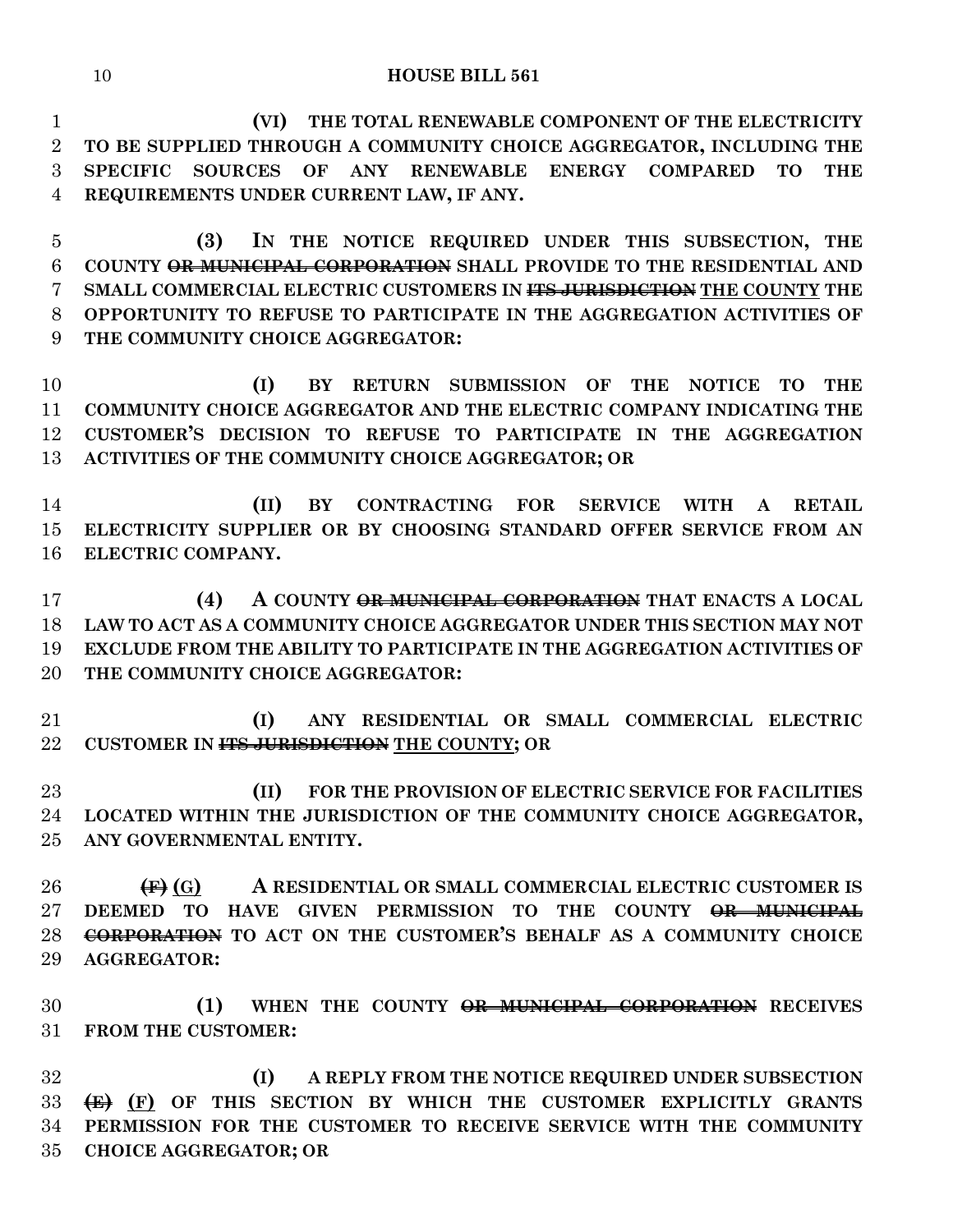**(II) AN APPLICATION TO RECEIVE SERVICE WITH THE COMMUNITY CHOICE AGGREGATOR;**

 **(2) IN THE CASE OF A CUSTOMER RECEIVING STANDARD OFFER SERVICE, WITHIN 30 DAYS AFTER THE NOTICE REQUIRED BY SUBSECTION (E) (F) OF THIS SECTION IS GIVEN IF:**

 **(I) THE COUNTY OR MUNICIPAL CORPORATION HAS NOT RECEIVED A RETURNED NOTICE BY THAT DATE; OR**

 **(II) AFTER THE CREATION OF THE COMMUNITY CHOICE AGGREGATOR AND RECEIPT OF THE NOTICE, THE CUSTOMER HAS NOT CONTRACTED WITH A RETAIL ELECTRICITY SUPPLIER OR CONTACTED AN ELECTRIC COMPANY TO SELECT STANDARD OFFER SERVICES; OR**

 **(3) ON APPLYING FOR NEW ELECTRIC SERVICE WITHIN THE TERRITORY SERVED BY THE COMMUNITY CHOICE AGGREGATOR, UNLESS THE CUSTOMER HAS:**

 **(I) CONTRACTED WITH A RETAIL ELECTRICITY SUPPLIER FOR SERVICE; OR** 

 **(II) CONTACTED AN ELECTRIC COMPANY TO SELECT STANDARD OFFER SERVICE.**

 **(G) (H) EXCEPT FOR A CONTRACT THAT AUTOMATICALLY RENEWS, AT THE END OF A CONTRACT TERM WITH AN ELECTRICITY SUPPLIER A RESIDENTIAL OR SMALL COMMERCIAL ELECTRIC CUSTOMER IN THE JURISDICTION OF A COMMUNITY CHOICE AGGREGATOR SHALL BE AUTOMATICALLY ENROLLED AS A PARTICIPANT IN THE AGGREGATION ACTIVITIES OF THE COMMUNITY CHOICE AGGREGATOR UNLESS THE CUSTOMER:**

 **(1) GIVES WRITTEN NOTICE TO THE COUNTY OR MUNICIPAL CORPORATION DECLINING TO PARTICIPATE IN THE AGGREGATION ACTIVITIES OF THE COMMUNITY CHOICE AGGREGATOR; OR**

 **(2) CONTRACTS FOR SERVICE WITH A RETAIL ELECTRICITY SUPPLIER OR CONTACTS AN ELECTRIC COMPANY TO SELECT STANDARD OFFER SERVICE.**

 **(H) (I) (1) THIS SECTION MAY NOT BE CONSTRUED TO PREVENT A RESIDENTIAL OR SMALL COMMERCIAL ELECTRIC CUSTOMER IN THE JURISDICTION OF THE COUNTY OR MUNICIPAL CORPORATION COUNTY FROM CHOOSING AT ANY TIME:**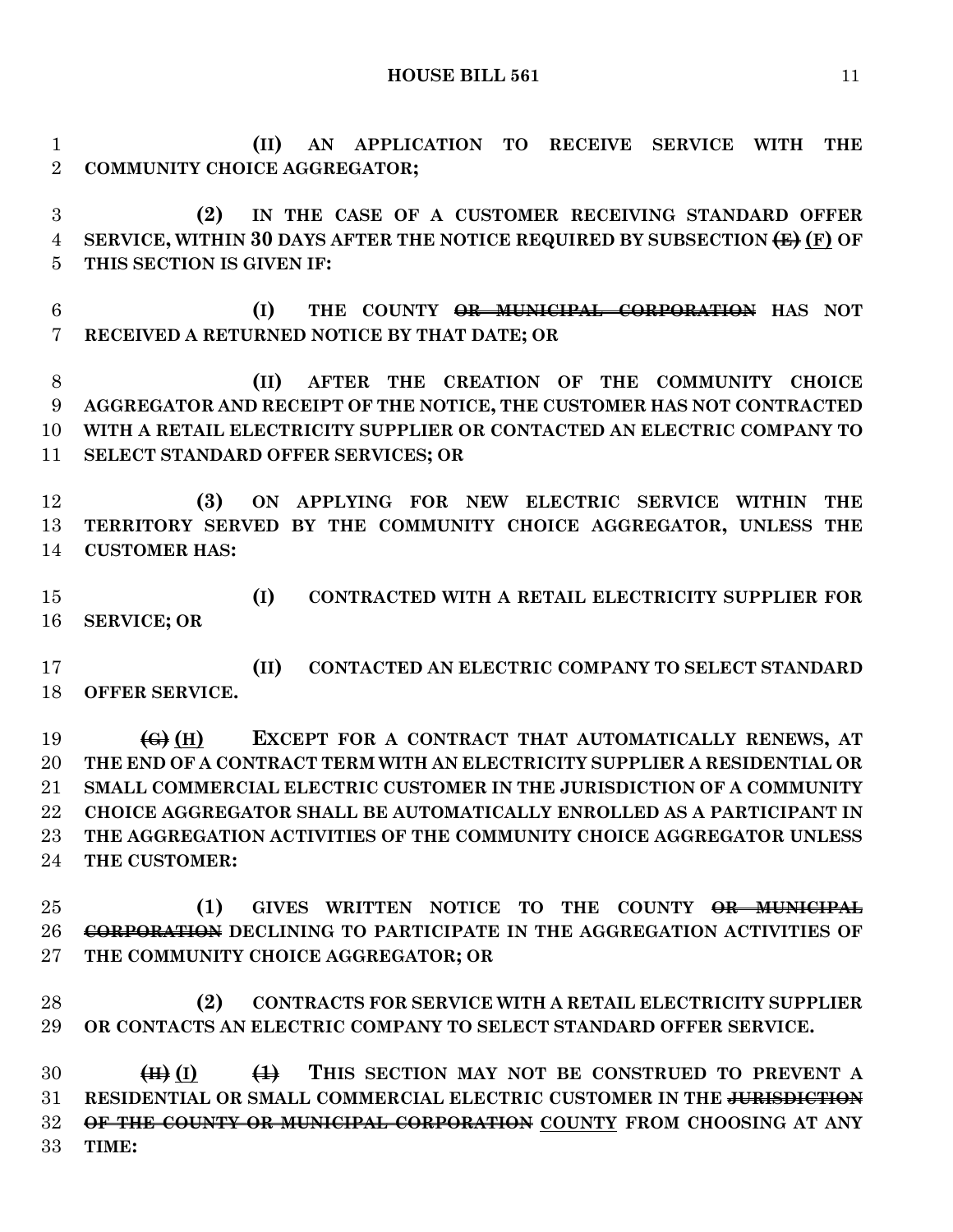**(i) (i) TO ENTER INTO A CONTRACT WITH AN ELECTRICITY SUPPLIER OTHER THAN THE COMMUNITY CHOICE AGGREGATOR; OR**

 **(II) (2) THE STANDARD OFFER SERVICE OFFERED BY AN ELECTRIC COMPANY.**

 **(2) A COMMUNITY CHOICE AGGREGATOR MAY IMPOSE A PENALTY ON AN ELECTRIC CUSTOMER FOR OPTING OUT OF PARTICIPATION IN THE AGGREGATION ACTIVITIES OF THE COMMUNITY CHOICE AGGREGATOR ONLY IF THE ELECTRIC CUSTOMER OPTS OUT OF PARTICIPATION MORE THAN 180 DAYS AFTER THE CUSTOMER IS ENROLLED AS A PARTICIPANT.**

 **(I) (J) A COMMUNITY CHOICE AGGREGATOR MAY NOT ASSESS ANY NEW FEE, TAX, OR OTHER CHARGE IN THE AGGREGATION CHARGES OR RATES THAT IS NOT RELATED TO THE COST OF:**

 **(1) PROVIDING ELECTRICITY SUPPLY AND ELECTRICITY SUPPLY SERVICE, INCLUDING SERVICE FROM A GENERATING STATION OWNED BY THE COMMUNITY CHOICE AGGREGATOR;**

**(2) PROMOTING THE USE OF RENEWABLE ENERGY; AND**

 **(3) PROVIDING AND PROMOTING ENERGY EFFICIENCY MEASURES THAT ARE COMPLEMENTARY TO THOSE OFFERED IN ACCORDANCE WITH § 7–211 OF THIS TITLE.**

 **(J) (K) (1) EXCEPT FOR THE PURPOSES OF MEETING THE REQUIREMENTS OF THE RENEWABLE ENERGY PORTFOLIO STANDARD UNDER SUBTITLE 7 OF THIS TITLE, A COMMUNITY CHOICE AGGREGATOR MAY NOT BE CONSIDERED TO BE AN ELECTRICITY SUPPLIER UNDER § 7–507(A) OF THIS SUBTITLE.**

 **(2) (I) A COMMUNITY CHOICE AGGREGATOR MAY OWN AN ELECTRIC GENERATING FACILITY OR AN ELECTRIC STORAGE FACILITY IN ACCORDANCE WITH THIS ARTICLE IF THE FACILITY IS DESIGNED TO PROVIDE ENERGY PRIMARILY FOR USE BY THE PARTICIPANTS OF THE COMMUNITY CHOICE AGGREGATOR.**

 **(II) WHEN A COMMUNITY CHOICE AGGREGATOR BUILDS OR ACQUIRES AN ELECTRIC GENERATING FACILITY OR ELECTRIC STORAGE FACILITY, THE COMMUNITY CHOICE AGGREGATOR SHALL SUBMIT TO THE COMMISSION A PLAN FOR THE USE OR DISPOSITION OF THE FACILITY IF THE COMMUNITY CHOICE AGGREGATOR IS DISSOLVED.**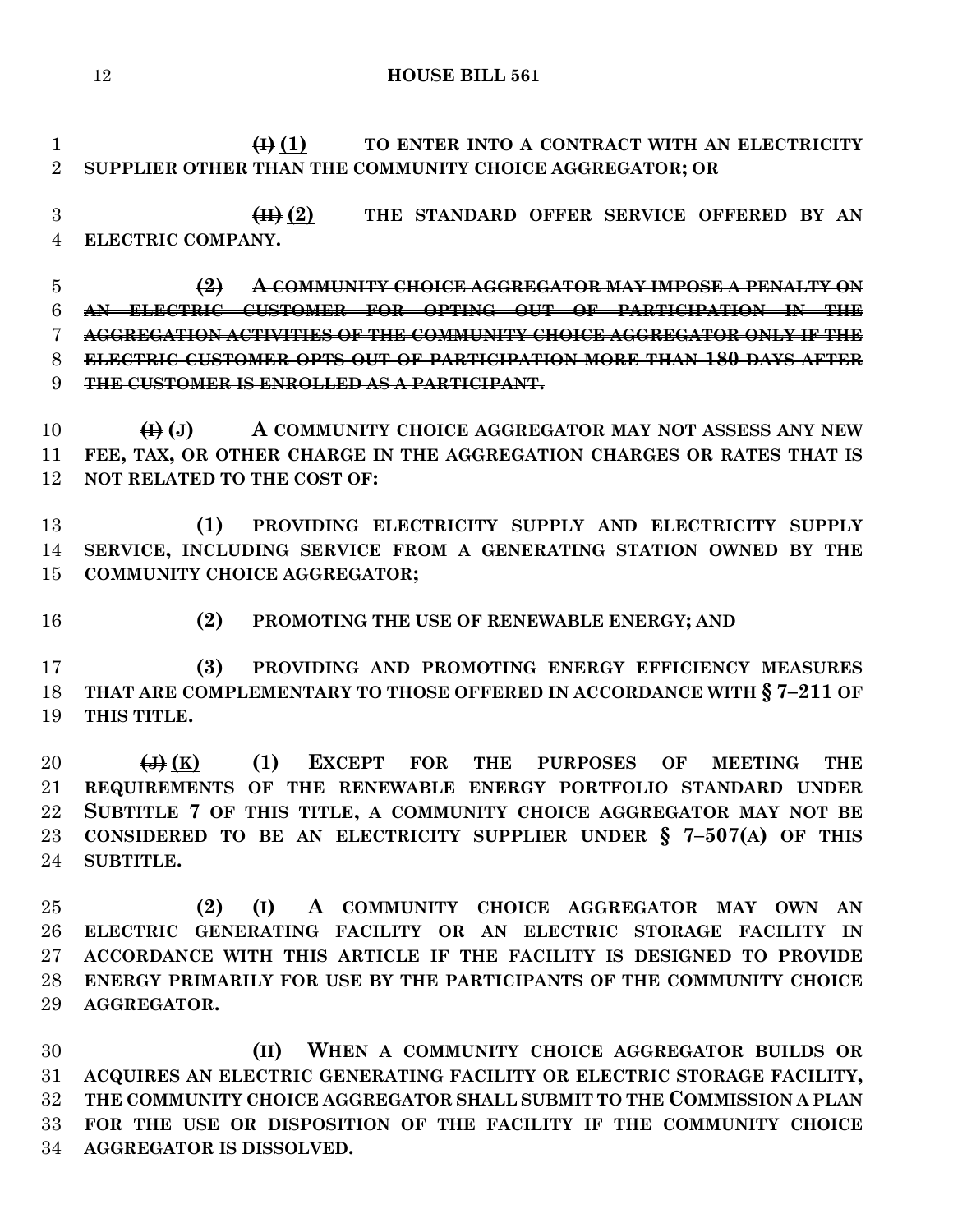**(3) A COMMUNITY CHOICE AGGREGATOR MAY CONTRACT FOR SERVICE FROM AN ELECTRIC GENERATING FACILITY IN ACCORDANCE WITH THIS ARTICLE IF THE AMOUNT OF CONTRACTED ELECTRICITY SUPPLY FROM THE FACILITY IS NOT GREATER THAN THE AMOUNT ESTIMATED TO BE NECESSARY TO MEET THE ELECTRICAL DEMAND OF THE PARTICIPANTS OF THE COMMUNITY CHOICE AGGREGATOR.**

 **(K) (L) (1) BASED ON A DETERMINATION OF THE MITIGATION OF VOLUMETRIC RISK, THE COMMISSION MAY ESTABLISH BY ORDER OR REGULATION A SCHEDULE, WHICH MAY NOT EXCEED A PERIOD OF 2 YEARS, BY WHICH A COMMUNITY CHOICE AGGREGATOR MAY TRANSFER LOAD FROM STANDARD OFFER SERVICE TO RETAIL OR WHOLESALE CONTRACTS UNDER AN AGGREGATION PLAN.**

 **(2) THE COMMISSION SHALL CONSIDER THE IMPACTS TO THE PRICE AND STABILITY OF THE PROCUREMENT OF STANDARD OFFER SERVICE WHEN CONSIDERING A SCHEDULE UNDER PARAGRAPH (1) OF THIS SUBSECTION.**

 **(L) (M) (1) A COUNTY OR MUNICIPAL CORPORATION THAT IS FORMING OR JOINING A COMMUNITY CHOICE AGGREGATOR IS DEEMED TO HAVE OBTAINED ELECTRIC CUSTOMER AUTHORIZATION TO RETRIEVE PREENROLLMENT USAGE DATA FOR RESIDENTIAL AND SMALL COMMERCIAL ELECTRIC CUSTOMERS IN THE JURISDICTION OF THE COMMUNITY CHOICE AGGREGATOR COUNTY.**

 **(2) IN ACCORDANCE WITH PROCEDURES ESTABLISHED BY THE COMMISSION, AN ELECTRIC COMPANY SHALL PROVIDE TO A COMMUNITY CHOICE AGGREGATOR ANY RELEVANT DATA FOR CUSTOMERS IN THE JURISDICTION OF THE COMMUNITY CHOICE AGGREGATOR, INCLUDING:**

- 
- **(I) PREENROLLMENT USAGE DATA; AND**

 **(II) ANY OTHER APPROPRIATE BILLING AND ELECTRICAL LOAD DATA.**

 **(3) AN ELECTRIC COMPANY SHALL PROVIDE TO A COUNTY OR MUNICIPALITY THAT IS FORMING OR JOINING A COMMUNITY CHOICE AGGREGATOR DATA UNDER THIS SUBSECTION AS FOLLOWS:**

 **(I) ONLY AGGREGATE DATA WHEN THE COUNTY OR MUNICIPALITY INITIATES THE PROCESS OF JOINING OR FORMING A COMMUNITY CHOICE AGGREGATOR; AND**

 **(II) ANY CUSTOMER–SPECIFIC DATA AFTER THE AGGREGATION PLAN IS APPROVED BY THE COMMISSION.**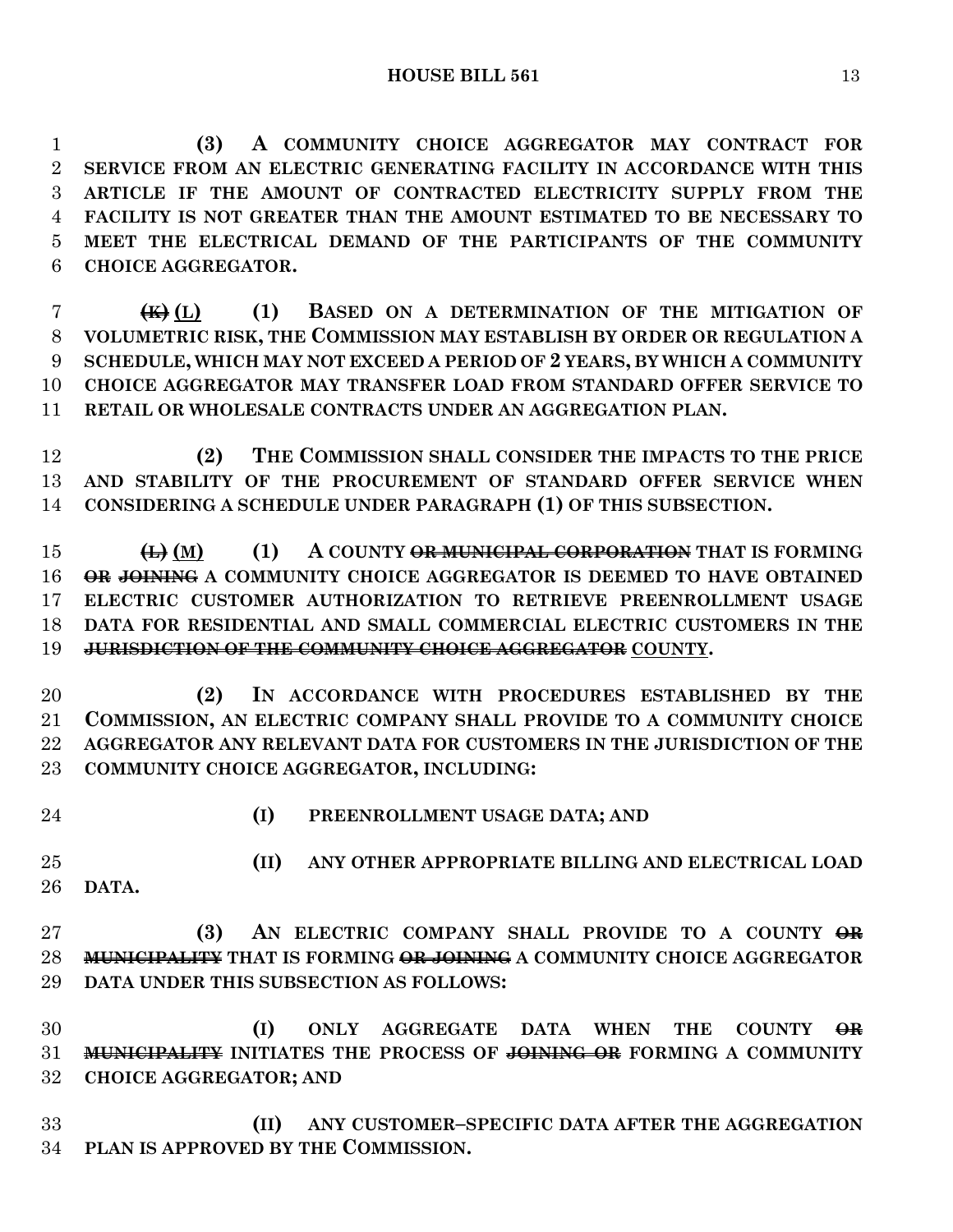**(M) (N) THE COMMISSION SHALL REVIEW APPLICABLE FEES, REQUEST FORMATS, AND THE FORMAT OF DATA PROVIDED TO FACILITATE THE INTENT OF THIS SECTION.**

 **(N) (O) THE COMMISSION SHALL ESTABLISH PROCEDURES FOR AN ELECTRIC CUSTOMER THAT IS RECEIVING ELECTRICITY SUPPLY THROUGH A COMMUNITY CHOICE AGGREGATOR TO RECEIVE ANY BILL ASSISTANCE CREDIT OR ARREARAGE ASSISTANCE TO WHICH THE CUSTOMER MAY BE ENTITLED UNDER § 7–512.1 OF THIS SUBTITLE OR ANY OTHER FEDERAL OR STATE BILL AND ARREARAGE ASSISTANCE ADMINISTERED BY THE OFFICE OF HOME ENERGY PROGRAMS.**

 **(O) (P) THE COMMISSION MAY ALLOCATE THE PORTION OF DELINQUENT ACCOUNT RECEIVABLES THAT IS ATTRIBUTABLE TO ELECTRICITY SUPPLY BETWEEN THE ELECTRIC CUSTOMERS PARTICIPATING IN THE AGGREGATION ACTIVITIES OF A COMMUNITY CHOICE AGGREGATOR AND THE ELECTRIC CUSTOMERS THROUGHOUT THE ELECTRIC COMPANY'S SERVICE TERRITORY IF THE COMMISSION DETERMINES THAT:**

 **(1) THE AMOUNT OF DELINQUENT ACCOUNTS RECEIVABLE ATTRIBUTABLE TO ELECTRIC CUSTOMERS RECEIVING STANDARD OFFER SERVICE IS PROJECTED TO INCREASE TO AN EXTENT THAT WILL MATERIALLY ADVERSELY IMPACT THE COST OF PROVIDING STANDARD OFFER SERVICE; AND**

 **(2) THE PROJECTED INCREASE IN THE AMOUNT OF DELINQUENT ACCOUNTS RECEIVABLE ATTRIBUTABLE TO ELECTRIC CUSTOMERS RECEIVING STANDARD OFFER SERVICE IS DIRECTLY OR INDIRECTLY CAUSED BY THE MIGRATION OF A SUBSTANTIAL NUMBER OF ELECTRIC CUSTOMERS FROM STANDARD OFFER SERVICE TO PARTICIPATION IN THE AGGREGATION ACTIVITIES OF A COMMUNITY CHOICE AGGREGATOR.**

 **(P) (Q) (1) AN ELECTRIC COMPANY SHALL PROVIDE BILLING SERVICES FOR A COMMUNITY CHOICE AGGREGATOR.**

 **(2) BILLS SENT TO ELECTRIC CUSTOMERS THAT PARTICIPATE IN THE AGGREGATION ACTIVITIES OF A COMMUNITY CHOICE AGGREGATOR SHALL IDENTIFY THE COMMUNITY CHOICE AGGREGATOR AS THE ELECTRICITY SUPPLIER.**

 **(3) THE COMMISSION SHALL DETERMINE THE TERMS AND CONDITIONS UNDER WHICH THE ELECTRIC COMPANY PROVIDES METERING, BILLING, COLLECTION, AND CUSTOMER SERVICES TO A COMMUNITY CHOICE AGGREGATOR AND ELECTRIC CUSTOMERS THAT PARTICIPATE IN THE AGGREGATION ACTIVITIES OF A COMMUNITY CHOICE AGGREGATOR.**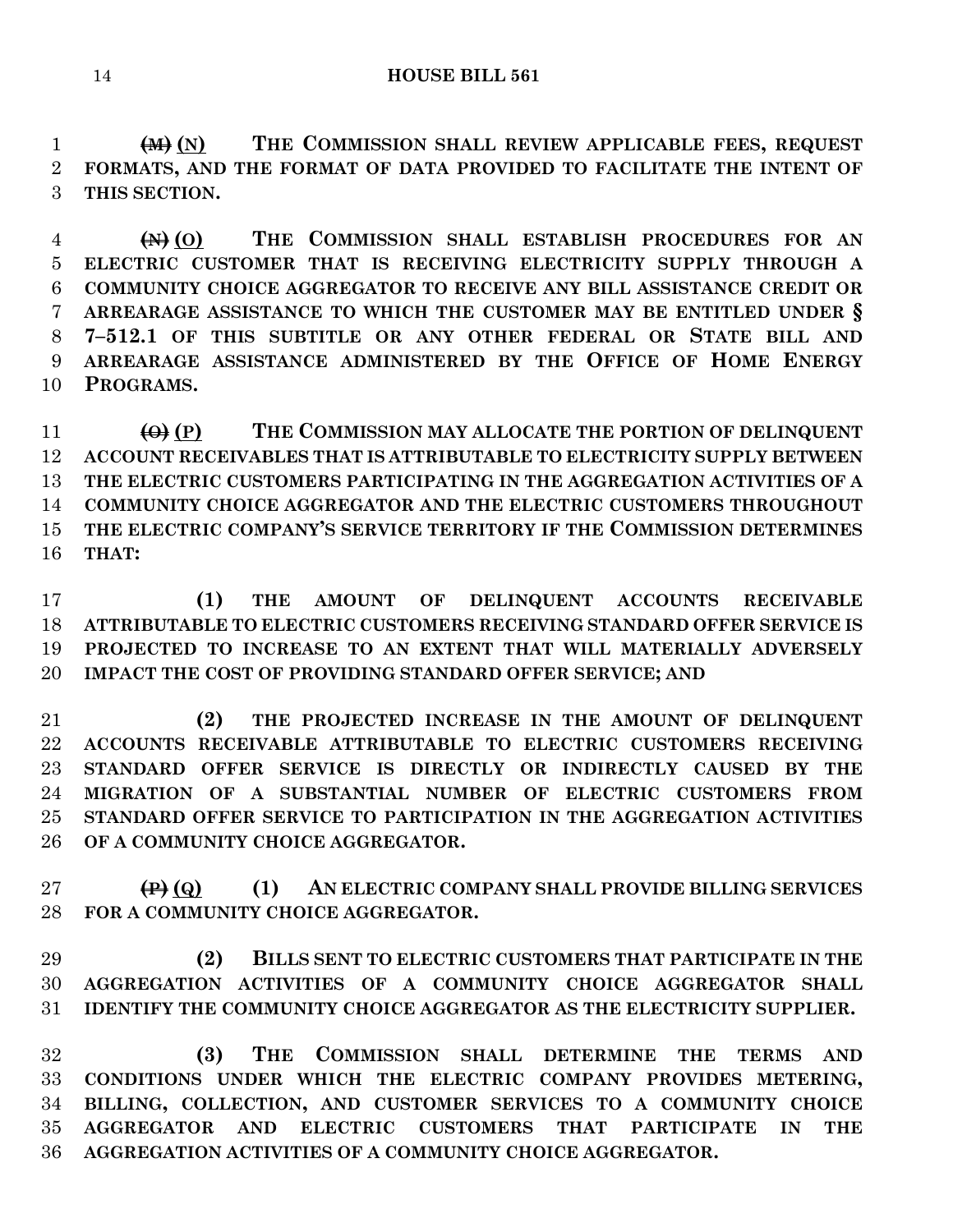**(Q) (R) (1) THE COMMISSION SHALL BY REGULATION ESTABLISH STANDARDS AND PROCEDURES TO PROTECT THE CONSUMER RIGHTS OF RESIDENTIAL CUSTOMERS WITHIN THE TERRITORY OF A COMMUNITY CHOICE AGGREGATOR THAT RECEIVE ELECTRICITY SUPPLY THROUGH THE COMMUNITY CHOICE AGGREGATOR.**

- **(2) THE REGULATIONS SHALL PROHIBIT DISCRIMINATION AGAINST A CUSTOMER OR ON THE BASIS OF THE LOCATION OF THE CUSTOMER.**
- **(S) (1) THE PILOT PROGRAM SHALL:**
- **(I) BEGIN ON THE EARLIER OF:**

 **1. THE DATE THAT A COUNTY GIVES NOTICE TO THE COMMISSION OF ITS INTENTION TO INITIATE A PROCESS TO FORM A COMMUNITY CHOICE AGGREGATOR, IN ACCORDANCE WITH SUBSECTION (D)(1)(V) OF THIS SECTION; OR**

- **2. JANUARY 1, 2023; AND**
- **(II) END 7 YEARS AFTER THE BEGINNING DATE, BUT NOT SOONER THAN DECEMBER 31, 2030.**

 **(2) ON OR BEFORE DECEMBER 31 OF THE SIXTH YEAR AFTER THE BEGINNING OF THE PILOT PROGRAM, THE COMMISSION SHALL, IN ACCORDANCE WITH § 2–1257 OF THE STATE GOVERNMENT ARTICLE, REPORT TO THE GENERAL ASSEMBLY ON THE STATUS AND EFFECTIVENESS OF THE PILOT PROGRAM.**

 **(R) (T) ON OR BEFORE JULY 1, 2021, JULY 1, 2022, THE COMMISSION SHALL ADOPT REGULATIONS TO IMPLEMENT THIS SECTION, INCLUDING REGULATIONS FOR:**

- **(1) CONSUMER PROTECTION;**
- **(2) PROCEDURES TO CONSIDER AND REVIEW THE ANALYSIS OF HISTORICAL AND FORECASTED TRENDS IN ELECTRICITY PRICES AND A PURCHASING PLAN DESIGNED TO SAVE RATEPAYERS MONEY SUBMITTED BY COUNTY;**

 **(3) A TARIFF STRUCTURE FOR COMMUNITY CHOICE AGGREGATION NONCOMMODITY FEES AND CHARGES, INCLUDING A CAP ON ANY POTENTIAL EXIT FEE;**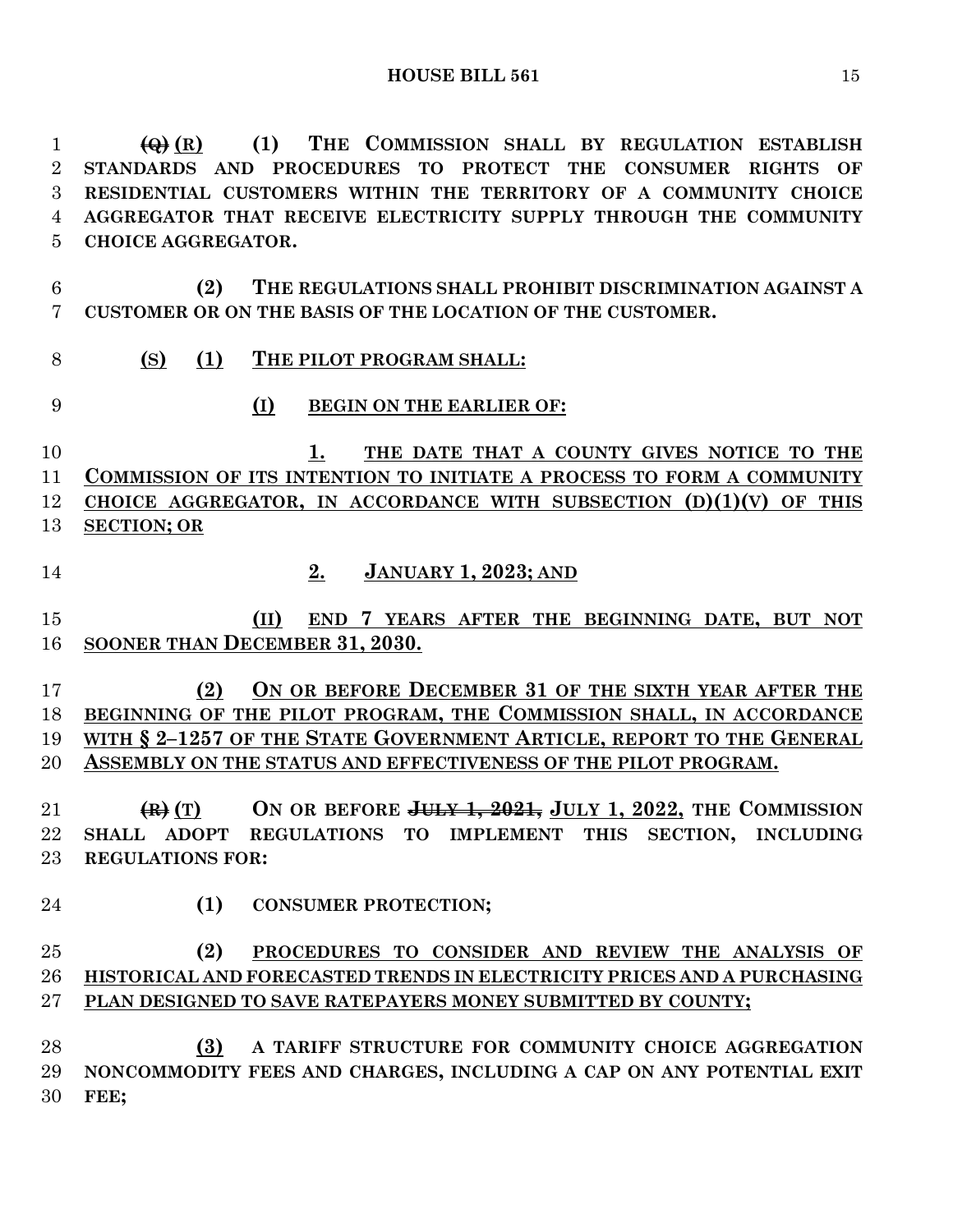| $\mathbf{1}$     | $\left(\frac{1}{2}\right)$ (4) A PROTOCOL FOR DATA EXCHANGE BETWEEN COMMUNITY           |
|------------------|-----------------------------------------------------------------------------------------|
| $\boldsymbol{2}$ | AGGREGATORS, RETAIL SUPPLIERS, AND ELECTRIC<br><b>CHOICE</b><br><b>COMPANIES,</b>       |
| 3                | INCLUDING PROHIBITIONS ON THE COMMUNITY CHOICE AGGREGATOR FROM                          |
| $\overline{4}$   | SHARING, DISCLOSING, OR OTHERWISE MAKING ACCESSIBLE TO A THIRD PARTY A                  |
| $\overline{5}$   | <b>CUSTOMER'S PERSONAL INFORMATION;</b>                                                 |
| $6\phantom{.}6$  | $(4)$ (5)<br><b>PROCEDURES BY</b><br>WHICH A COMMUNITY<br><b>CHOICE</b>                 |
| 7                | AGGREGATOR MAY TRANSFER LOAD FROM STANDARD OFFER SERVICE TO RETAIL                      |
| 8                | OR WHOLESALE CONTRACTS UNDER AN AGGREGATION PLAN;                                       |
| 9                | $\overline{6}$ (6) THE METHOD BY WHICH THE COST OF DELINQUENT                           |
| 10               | ACCOUNTS OF A COMMUNITY CHOICE AGGREGATOR MAY BE RECOVERED FROM                         |
| 11               | <b>CUSTOMERS;</b>                                                                       |
| 12               | $(6)$ $(7)$<br>PROCEDURES FOR ENROLLING A CUSTOMER FOR SERVICE                          |
| 13               | WITH A COMMUNITY CHOICE AGGREGATOR ON EXPIRATION OF THE CUSTOMER'S                      |
| 14               | RETAIL SUPPLY CONTRACT;                                                                 |
| 15               | $\left(\frac{1}{2}\right)$ (8) PROCEDURES TO PROTECT CUSTOMER'S PRIVACY AND             |
| 16               | CONFIDENTIAL DATA COLLECTED OR HELD BY A COMMUNITY CHOICE AGGREGATOR;                   |
| 17               | $\left( 8 \right) (9)$<br>PROCEDURES TO MITIGATE ANY RISK TO STANDARD OFFER             |
| 18               | SERVICE CUSTOMERS CAUSED BY THE POTENTIAL FOR CUSTOMERS TO MIGRATE                      |
| 19               | FROM A COMMUNITY CHOICE AGGREGATOR TO STANDARD OFFER SERVICE;                           |
| 20               | PROCEDURES BY WHICH A COMMUNITY<br>$\left(\frac{0}{2}\right)$ (10)<br><b>CHOICE</b>     |
| $21\,$           | AGGREGATOR MAY BE DISSOLVED, INCLUDING PROCEDURES FOR THE TRANSFER OF                   |
| 22               | CUSTOMERS TO STANDARD OFFER SERVICE AND THE RESALE OF CONTRACTED                        |
| $23\,$           | ELECTRICITY SUPPLY; AND                                                                 |
| 24               | $\left(\frac{10}{11}\right)$ PROCEDURES TO REQUIRE THAT:                                |
| 25               | (I)<br>A COMMUNITY CHOICE AGGREGATOR THAT TRANSFERS ALL                                 |
| 26               | CUSTOMERS BACK TO STANDARD OFFER SERVICE IS CONSIDERED TO BE DISSOLVED;                 |
| $27\,$           | <b>AND</b>                                                                              |
| 28               | (II)<br>IF A COMMUNITY CHOICE AGGREGATOR IS CONSIDERED TO                               |
| 29               | BE DISSOLVED, IT MAY NOT BE REFORMED EXCEPT THROUGH THE PROCESS OF                      |
| 30               | FORMING A NEW COMMUNITY CHOICE AGGREGATOR IN ACCORDANCE WITH THIS                       |
| 31               | SECTION.                                                                                |
| $32\,$           | SECTION 3. AND BE IT FURTHER ENACTED, That it is the intent of the General              |
| 33               | Assembly that, in accordance with the Maryland Constitution, before any legislation may |
| 34               | take effect that would expand the community choice aggregation program to be available  |
|                  |                                                                                         |